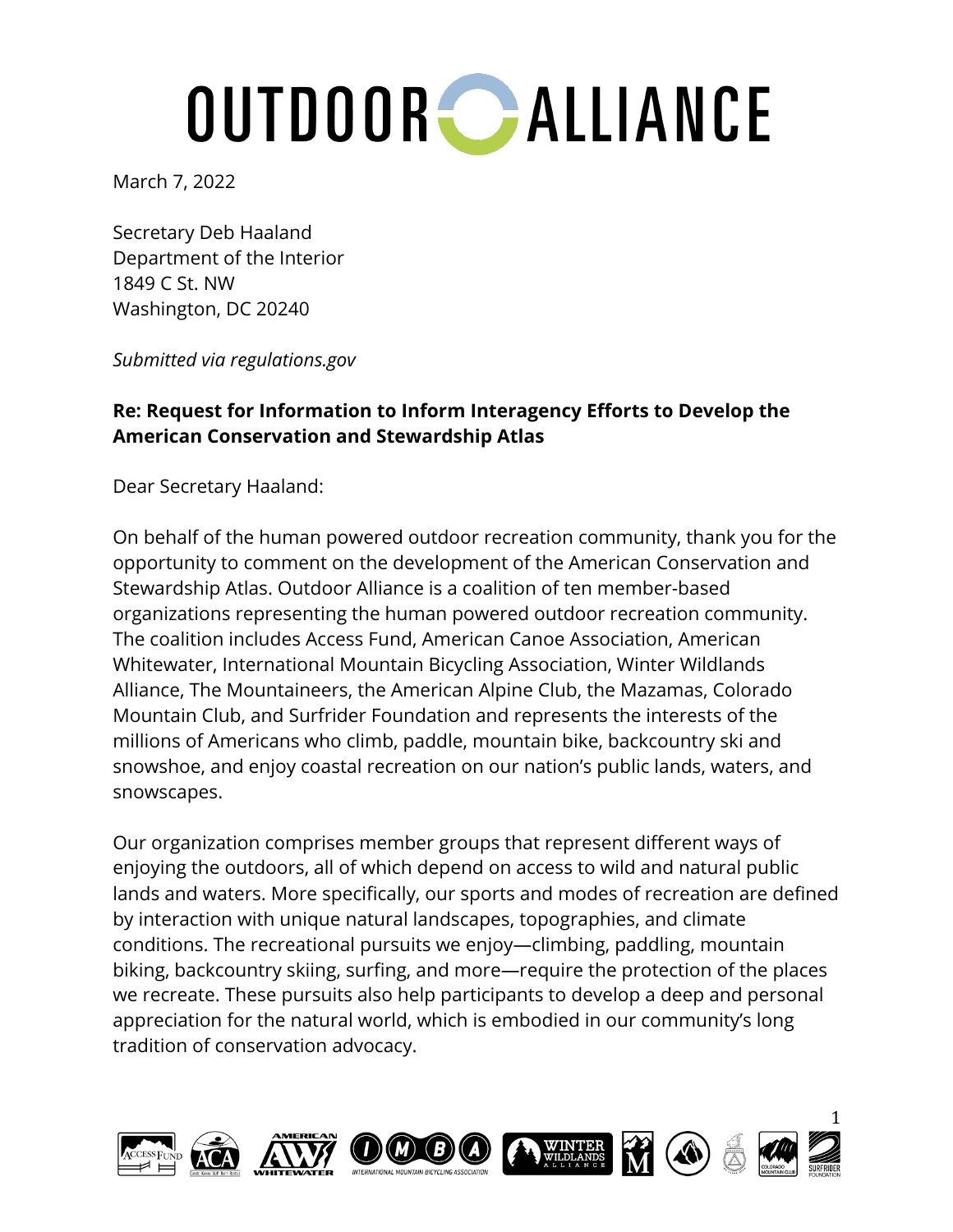Outdoor Alliance and the outdoor recreation community are enthusiastic supporters of Conserving and Restoring America the Beautiful (CRAB) and the goal of protecting 30 percent of our country's lands and waters by 2030 (30x30). These goals will help to address three overlapping imperatives: stemming the loss of biodiversity, mitigating the climate crisis, and providing better and more equitable access to outdoor recreation opportunities.

We are excited about the potential of the Conservation Atlas to contribute to the goals outlined in CRAB. The Atlas will help establish a meaningful baseline for conservation efforts, and, ideally, will help direct and support those efforts by providing useful insights for land managers, local communities, lawmakers, and others involved in conservation efforts. This attribute—providing useful and actionable information that will help advance on-the-ground conservation—is, in our view, the most essential element of the Atlas. The Atlas can measure or depict the state of conditions for lands and waters with tremendous precision, but if that information does not lead to better outcomes on the ground, the exercise will be fruitless.

Further, it is essential that the Atlas cultivate information that will help deliver more equitable outcomes in terms of connecting Americans with the outdoors. Because of our country's history of racial discrimination, many communities have been systematically deprived of greenspace and access to the outdoors. Documenting these effects will be crucial to directing new conservation and recreation access opportunities and delivering on the promise of the CRAB initiative.

Finally, the Atlas should document data gaps or needs that could help inform future iterations. As an example, there is significant room for improvement in how visitor use data for public lands is collected. This data could, in turn, help to appropriately target areas that could particularly benefit from on-the-ground stewardship work, increased recreational opportunities, or better funding.

Our comments on the specific questions articulated in the request for information follow.

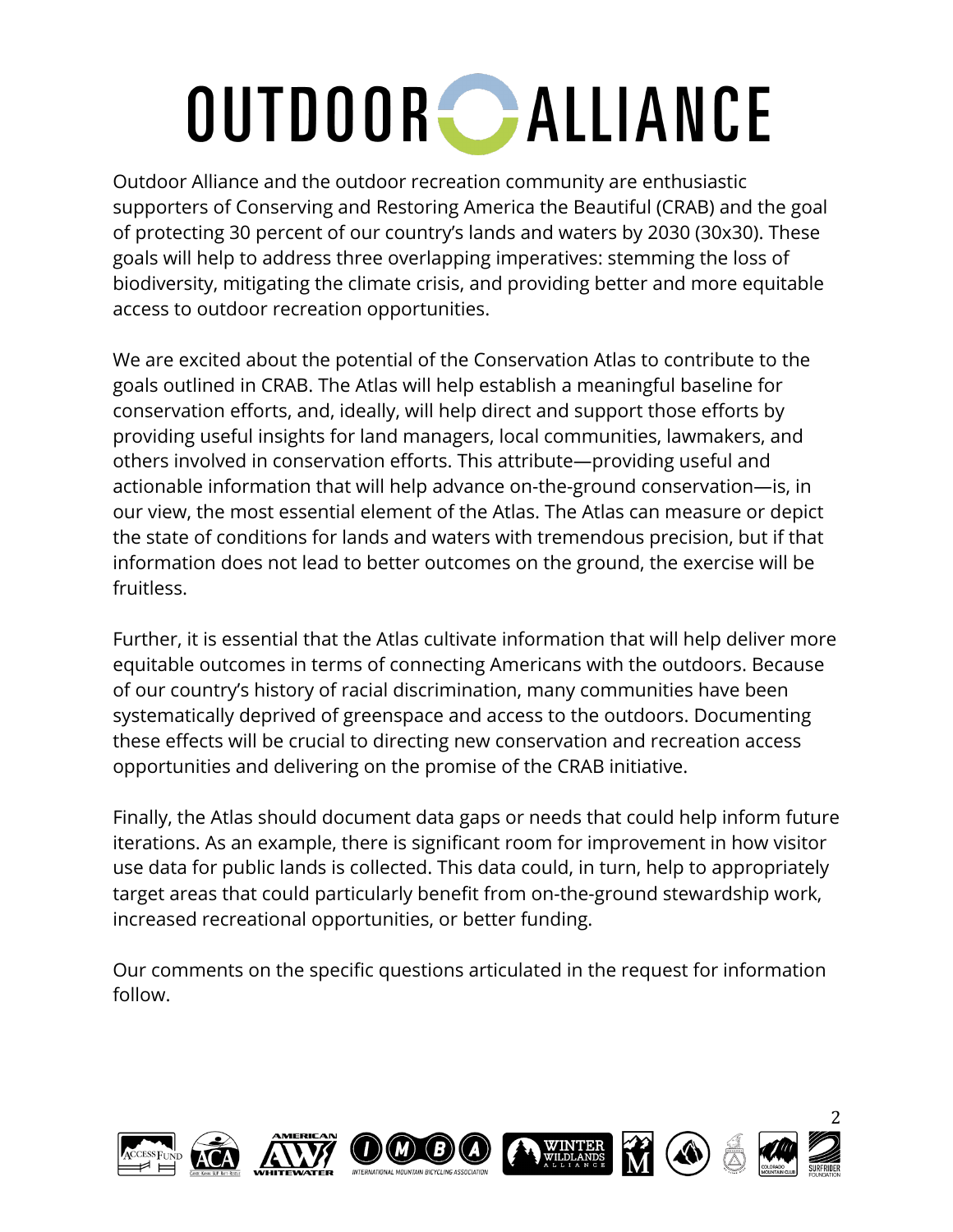**Science and Data.** *What data sources, standards, and technical approaches should be applied to data included in the Atlas to ensure that it is an authoritative and useful tool for the public?*

Developing the Atlas is a critical step in establishing a clear baseline that will allow land managers, lawmakers, local communities, and others to evaluate, prioritize, and measure progress towards the distinct goals in the Conserving and Restoring America the Beautiful initiative. A thoughtful and well-designed system should support a variety of users including land managers, Tribal Nations, scientists, stakeholders, and the public. On the front end, the Atlas should include an intuitive web-based interface that is easy to use by non-experts. On the back end, Atlas data should be open to the public and readily accessible for download and further analysis.

The U.S. Geological Survey (USGS) launched the GAP Analysis Program (GAP) in 1989, which led to the development of the Protected Areas Database of the United States (PAD-US). This robust database includes standards for classifying land cover and protected areas and documented methods to apply GAP information to everyday resource decisions and long-range planning. Expanding the utility of the PAD-US would be a logical step in its evolutionary progression, and there seems to be general consensus that GAP 1 and 2 status areas (and the marine protected area equivalents) are a sensible starting point towards establishing a baseline of conserved areas. However, while the PAD-US has evolved over the years, we envision several approaches that could build upon the current framework and be used to develop the full potential of the Atlas.

The Atlas should:

- Incorporate methodology to identify, monitor, and report Other Effective Area-based Conservation Measures;
- Include tools that help prioritize lands and waters for conservation based upon biodiversity levels, ecosystem carbon potential, and the potential to improve access to nature, particularly for historically excluded or underserved communities;.
- Incorporate information from state and federal land management plans;
- Incorporate information on existing conservation areas from a variety of science-based sources;

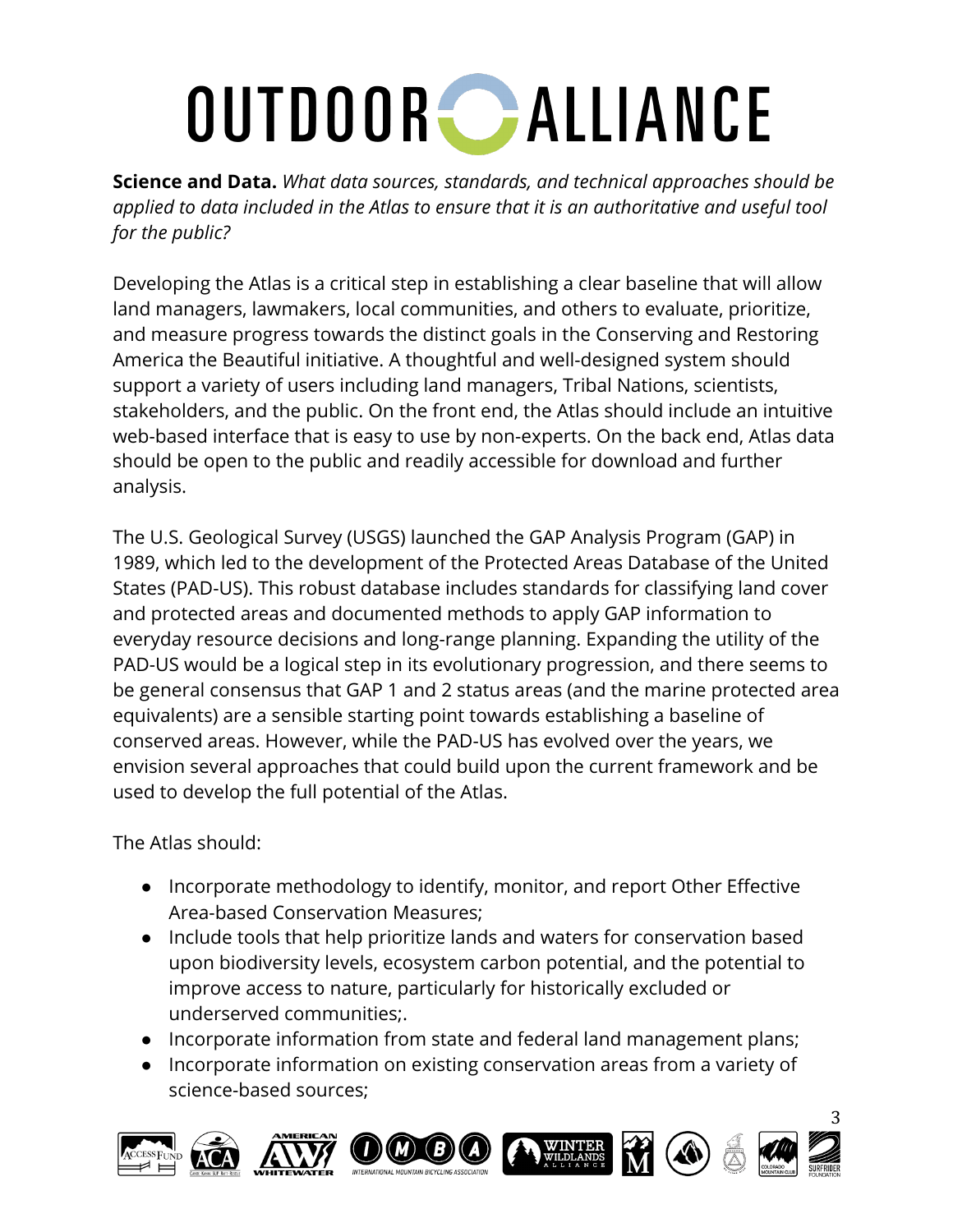- Integrate conservation and ecological data from nongovernmental organizations (NGOs);
- Complement existing USGS web tools, like the Smart Energy: Landscape Analysis web tool, as companion resources; and
- Identify data gaps, research needs, and areas where information collection can be improved to inform future iterations of the Atlas.

The Atlas should incorporate methodology to identify, monitor, and report Other Effective Area-based Conservation Measures (OECMs).<sup>1</sup> Currently, the United States does not have any lands in the OECM system. In Europe, OECMs are being used as a new conservation approach, separate from protected areas, recognizing that biodiversity conservation might be an ancillary benefit of other land-management objectives. Developing or adopting OECM criteria offers an opportunity to embrace holistic, flexible, and inclusive approaches to conservation, while respecting Indigenous rights to current land-uses, understanding political realities, and accepting a diversity of governance approaches.

The Atlas should include tools that can help prioritize lands and waters for conservation based upon biodiversity levels and ecosystem carbon potential. There is a wealth of scientific data documenting the need for increased spatial targets<sup>2</sup> and multi-criteria spatial optimization approaches.<sup>3</sup> While respecting the limitations of modeling, developing or adopting multi-criteria spatial approaches could assist land managers and the public in identifying lands and waters to prioritize for climate mitigation and biodiversity protection. Additionally, multi-criteria spatial approaches could help identify where existing protected lands are not serving their intended purpose of protecting biodiversity, water quality, and other ecological resources. This information is important for understanding where existing

<sup>3</sup> *See, e.g.,* Jung, Martin, et al. "Areas of global importance for terrestrial biodiversity, carbon, and water." bioRxiv (2020); Conservation Science Partners. 2021. Informing the identification and protection of public lands to help mitigate the impacts of climate change and biodiversity loss in the United States. Technical Report. Truckee, CA.











4

 $1$  OECM Guidelines and Reports, available at https://www.iucn.org/commissions/world-commissionprotected-areas/our-work/oecms/oecm-guidelines-and-reports.

<sup>2</sup> *See, e.g.,*Eric Dinerstein, et al., A Global Deal For Nature: Guiding Principles, Milestones, and Targets, 5 Science Advances No. 4 (2019); Woodley, Stephen, et al. "Area-based conservation beyond 2020: A global survey of conservation scientists." Parks 25.2 (2019): 19-30; O'Leary, Bethan C., et al. "Effective coverage targets for ocean protection." Conservation Letters 9.6 (2016): 398-404.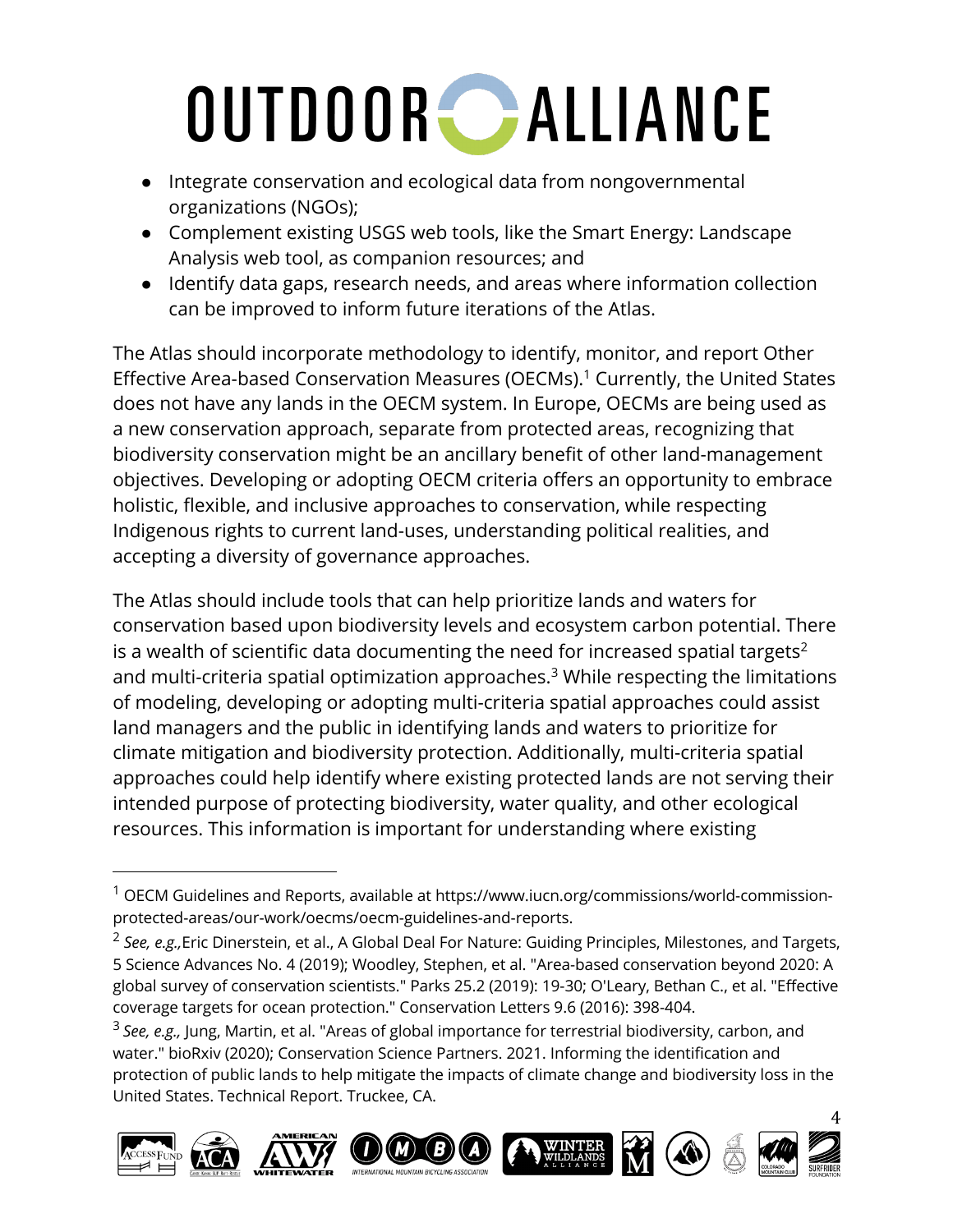protective designations alone are not effective for achieving the goals laid out in the CRAB report. Additionally, the Atlas should develop and implement methodologies to depict areas with inadequate access to nature, parks, and outdoor recreation opportunities, including demographic information to illustrate inequities and help establish baselines and metrics for improving equitable access to the outdoors.

The Atlas should incorporate information from state and federal land management plans. In the United States, federally managed public lands and waters will be an important tool for reaching the 30x30 goal. Under the principles of multiple use, the Bureau of Land Management (BLM) manages approximately 243 million acres and the U.S. Forest Service (USFS) manages approximately 191 million acres of public land. Given the multiple land use objectives on BLM and USFS managed lands (e.g. recreation, timber, conservation), the variety of ecological and environmental benefits that any given landscape might provide (e.g., carbon storage, wildlife habitat, ecological connectivity), and potential trade-offs among these co-benefits, the revision of land management plans will play an important role in prioritizing areas for climate mitigation, biodiversity conservation, and recreational access enhancement. Providing agencies the resources and tools they need to update outdated land management plans in support of conservation objectives is an essential step towards meeting the  $30x30$  goal.<sup>4,</sup>

The Atlas should incorporate information on existing conservation areas from a variety of science-based sources. This includes the NOAA MPA Inventory<sup>5</sup>, which displays information on many marine protected areas (MPAs) in U.S. waters. This also includes other federal, state, commonwealth, Tribal, and local government sources that provide relevant information on ocean and land conservation areas under their jurisdiction. Regional ocean data portals (e.g., the Northeast Ocean Data Portal<sup>6</sup>) are another valuable source of geospatial information. Developed under the framework of the National Ocean Policy, regional ocean data portals

https://marineprotectedareas.noaa.gov/dataanalysis/mpainventory/mpaviewer/.

<sup>6</sup> Northeast Ocean Data, available at https://www.northeastoceandata.org/.













5

<sup>&</sup>lt;sup>4</sup> NFMA Planning Rule Schedule, available at https://www.fs.fed.us/emc/nfma/index.shtml. Currently, 52 out of 130 forest plans nationwide are more than fifteen years old. It is important to note that the Forest Service is currently operating under modernized planning regulations (36 C.F.R. Part 219) that emphasize many of the America the Beautiful initiative's core principles, while the BLM continues to operate under decades-old regulations that need to be revised.

<sup>&</sup>lt;sup>5</sup> U.S. Marine Protected Areas, available at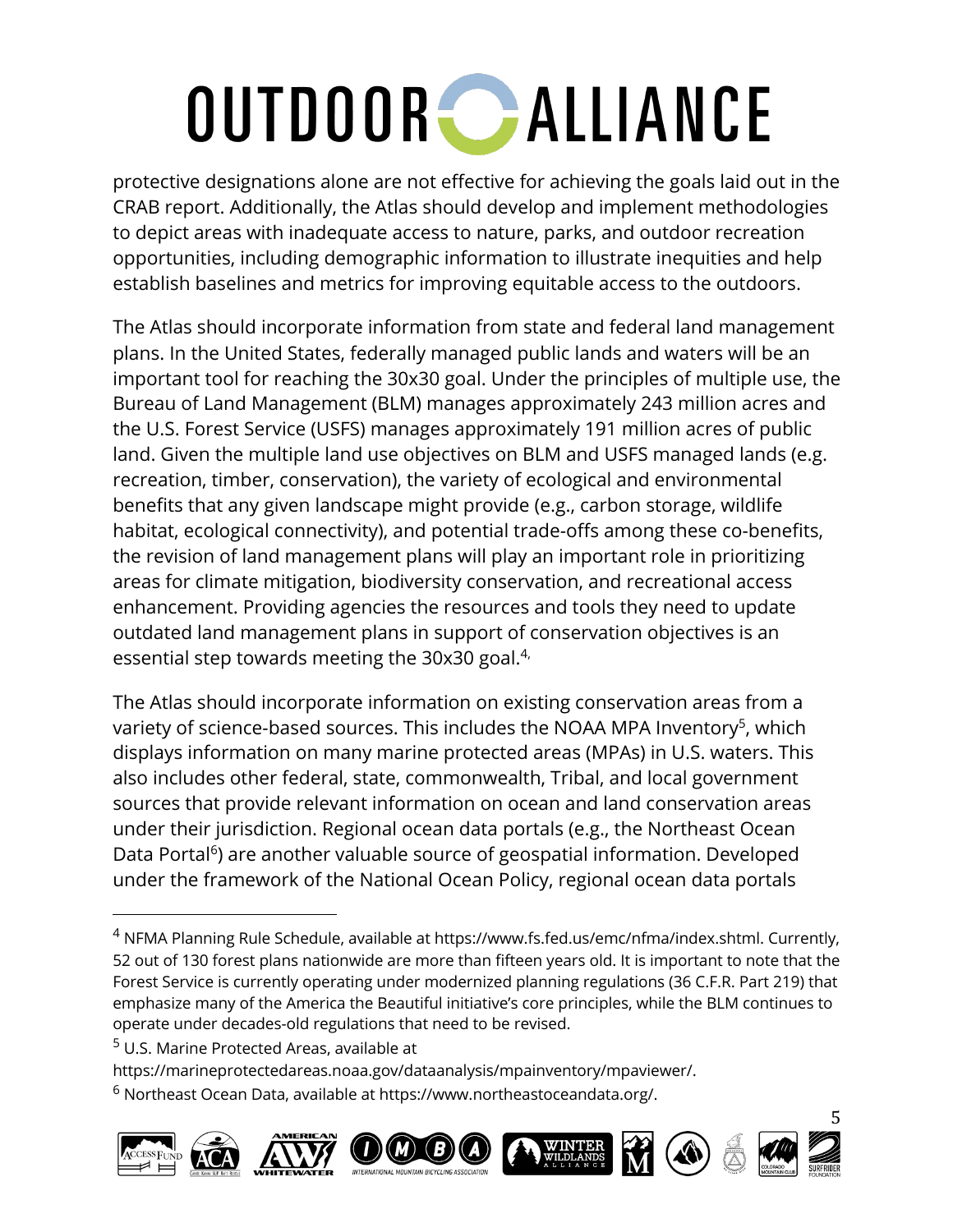house scientific data sets on managed areas, ecological resources, and recreational uses.

The Atlas should be able to easily integrate data from nongovernmental organizations (NGOs) and others by providing a clear geodatabase schema that allows spatial data to be contributed efficiently. This is a feature that PAD-US has expanded on over time, and many of the changes reflect improvements to agency and organization GIS systems and data. Recently, PAD-US version 2.1, has integrated more than 75,000 city parks in all 50 states (and the District of Columbia) from The Trust for Public Land's ParkServe<sup>7</sup> data development initiative, adding nearly 2.7 million acres of protected area.

USGS Smart Energy Development web tools should be designed as companion resources to the Atlas.<sup>8</sup> In particular, the Smart Energy: Landscape Analysis web tool provides information to facilitate energy siting decisions and informed decision making. However, the "Recreation and Visual" category group in the Landscape Analysis tool is currently empty. To ensure that judicious guidance exists for siting future energy development projects in a manner cognizant of other resource values, including recreation, the USGS should populate the Recreation and Visual category group with authoritative data from land managers. Both the USFS and BLM manage GIS data clearinghouses that publish a variety of authoritative recreation and visual datasets that could be incorporated into the web tool.<sup>9,</sup>

Finally, the Atlas should identify data, currently unavailable, that would help facilitate conservation and outdoor access objectives. As an example, visitor use data for public lands and recreational resources are in need of significant improvement.10 Identifying these needs will help support land managers and others in developing these new data sets, which could better inform efforts to direct conservation and recreational infrastructure development efforts.

- <sup>8</sup> USGS Smart Energy Development, available at https://sciencebase.usgs.gov/smartenergy/.
- <sup>9</sup> *See,* Forest Service Geodata Clearinghouse, available at
- https://data.fs.usda.gov/geodata/edw/datasets.php; BLM Navigator, available at https://navigator.blm.gov/home.

 $10$  Headwaters Economics report Innovative New Ways to Count Outdoor Recreation, available at https://headwaterseconomics.org/outdoor-recreation/counting-outdoor-recreation/.













6

 $7$ Trust for Public Land's Parkserve, available at https://www.tpl.org/parkserve.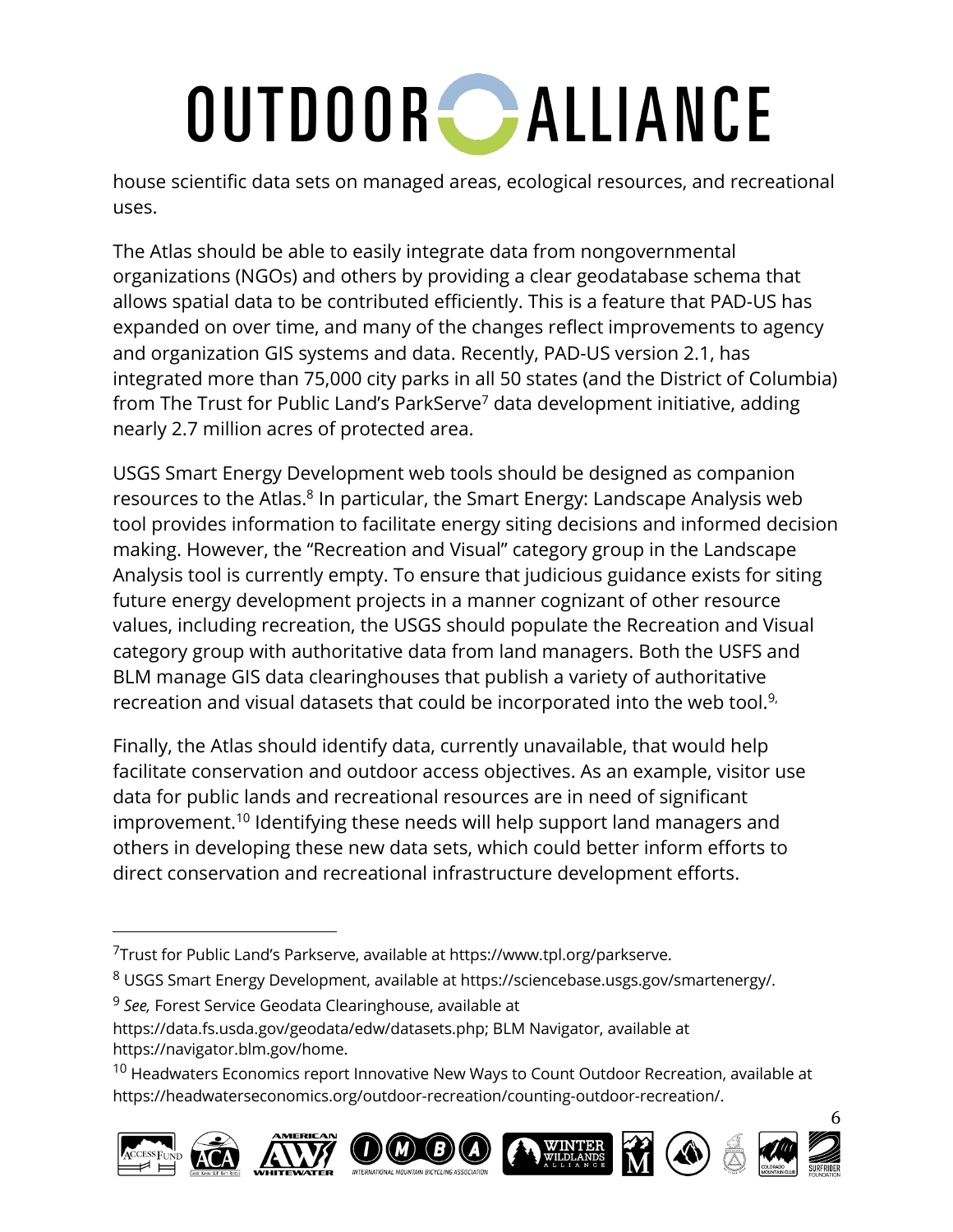**Conservation as a Continuum** *How can the Atlas reflect the meaningful conservation work already underway in America?*

Because of the nature of the settings in which our outdoor recreational pursuits occur, the idea of conservation as a continuum has particular resonance for the outdoor recreation community. Recreationists deeply value the rare or once-in-alifetime opportunities to visit distant landscapes, but also the opportunities to recreate close to home, often in settings that see more use or have more of the impacts that come from proximity to development or population centers. The full breadth of this spectrum—from backcountry to frontcountry—has value: for the recreational opportunities these places support, for their ecological significance, and for their climate mitigation and adaptation benefits. To fully realize the benefits, both social and environmental, of the CRAB vision, the Conservation Atlas must account for the full range of landscapes that support outdoor recreation and environmental values, from urban parks to Wilderness areas.

As mentioned above, the existing USGS GAP provides a useful, but incomplete, starting point for establishing a baseline of protected lands and waters in the U.S. In order to fully reflect the meaningful conservation work already underway in America, the Atlas should build on these existing datasets to support a more holistic understanding of the conservation and recreation values provided by protected lands.

There are a large number of existing campaigns currently active across the U.S. that would protect important landscapes for values in line with the federal 30x30 initiative. The Atlas can add value to these meaningful conservation efforts by providing geospatial data that helps the administration, Congress, and the public better understand their potential contributions to biodiversity, carbon storage, climate mitigation, and outdoor access. In this way, the Atlas can serve as a tool to help evaluate legislative proposals and other campaigns that may contribute to 30x30.

The Atlas should also reflect the meaningful conservation work that occurs through federal land management planning, as well as the valuable data generated through plan development and monitoring, including through USFS Forest Plan and BLM Resource Management Plan revisions. Agencies are required to inventory potential

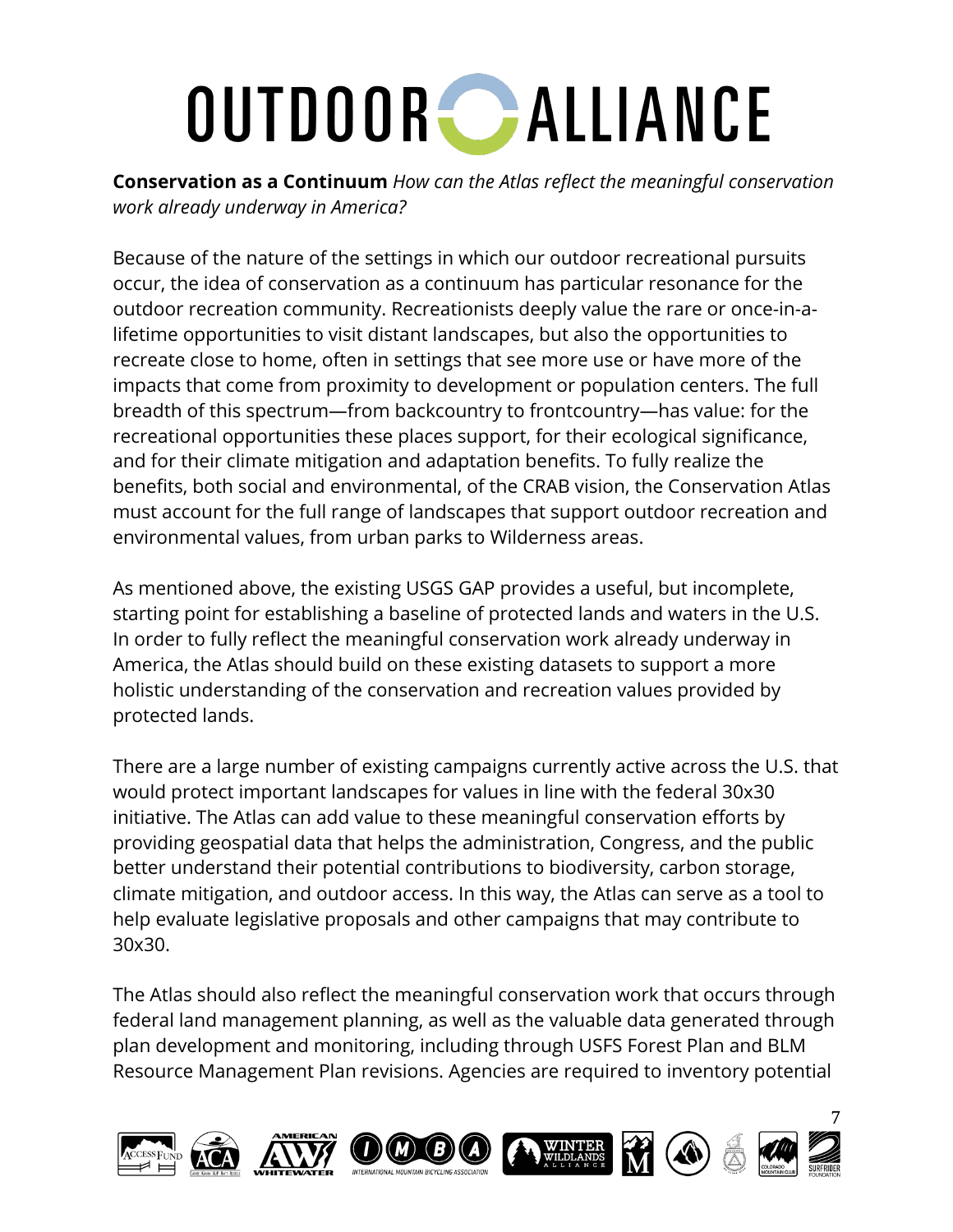protected areas during the land management planning process and are able to consider highly localized concerns, like important recreation sites, while developing conservation designations. These delineations reflect meaningful assessments of the conservation, recreation, and other resource values on these lands and waters and are often crucial building blocks for legislative or administrative protective determinations. The determinations made through planning are generally not available through a single, consolidated data source, however, and making these pieces of information more accessible will facilitate better management and more informed decision-making in a variety of contexts. Important administrative designations achieved through land management planning include:

- Eligible Wild and Scenic Rivers;
- Backcountry Management Areas (including areas with Inventoried Roadless Areas);
- Research Natural Areas;
- Special Interest Areas (managed to maintain their unique special character or purpose);
- National Scenic Trail corridors;
- Cultural and Heritage Corridors;
- National Scenic Areas;
- Recreation Emphasis Areas or Special Recreation Management Areas;
- Designations under the Recreation Opportunity Spectrum, a system used by land managers to describe recreational opportunities, experiences, and uses of public lands;
- Recommended Wilderness Areas:
- Old Growth Forest Areas:
- Timber Suitability; and
- Wildlife Management Areas.

Additional important designations to consider—beyond GAP 1 and 2—include Inventoried Roadless Areas, National Recreation Areas and other legislative designations, and Outstanding Resource Waters (Tier III waters under the Clean Water Act), as well as state designations like State Scenic Waterways and State Wild & Scenic Rivers. Designations made through Forest Service or BLM travel management processes are also significant determinations affecting resource protection and user conflict.

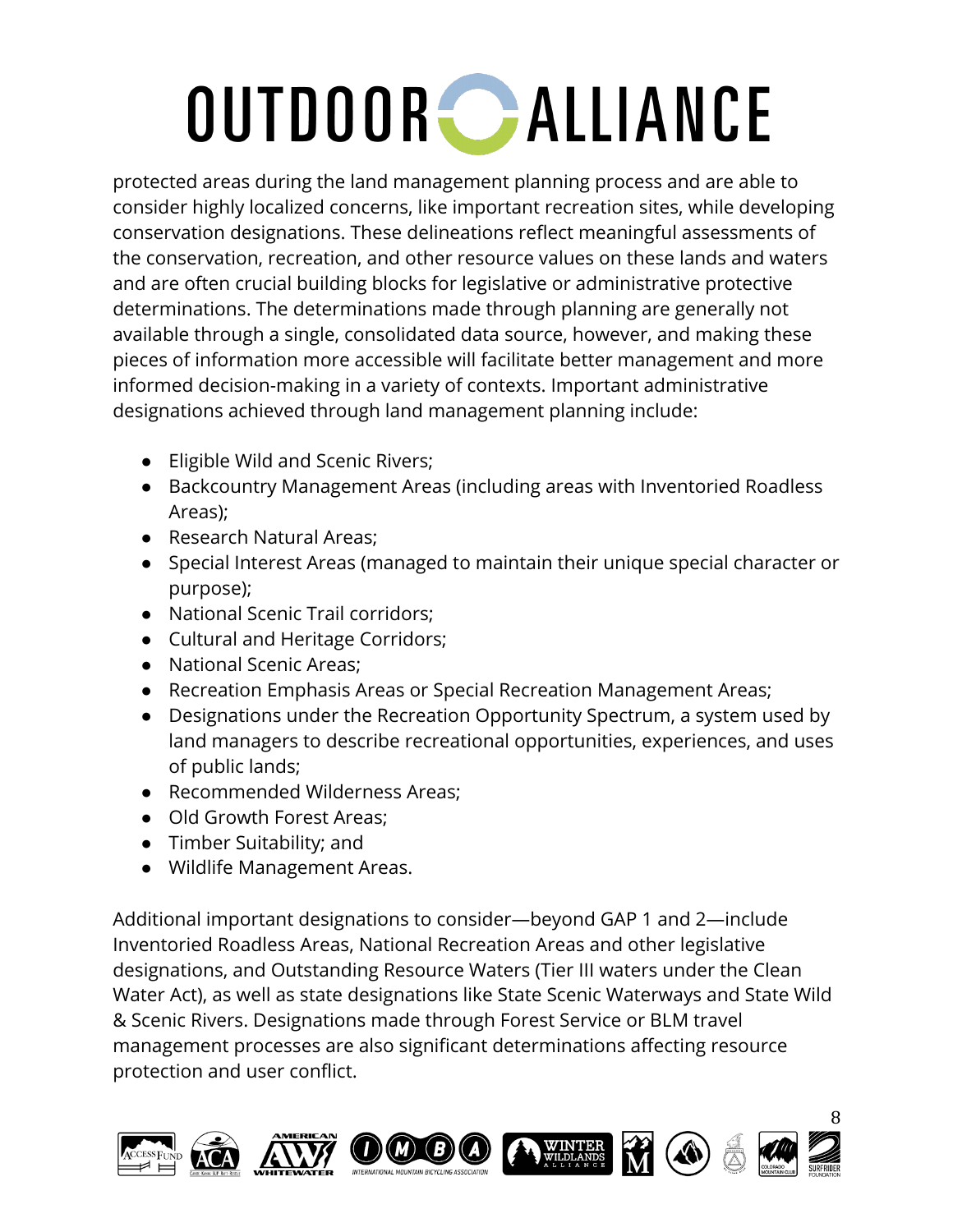In addition to information on conserved areas, the Atlas should be designed to improve federal decision making around development activities on federal lands, especially where these activities may be in tension with biodiversity, climate, outdoor access, and other 30x30 goals. Examples include energy development, hard rock mining, road development, and commercial logging. The Atlas can improve planning around these activities by showing where potential development projects overlap with areas of interest for the 30x30 initiative. For example, the Atlas should include information about the status of lands as they relate to oil and gas leasing in order to identify where potential future lease sales may overlap with important recreation or conservation values. In this way, the Atlas can help identify where federal actions outside of the GAP framework—mineral withdrawals, for example—might contribute to 30x30. As mentioned in the Science and Data section, the existing USGS Smart Energy Development web tools provide a starting point for energy-related data that could be included in, or further developed alongside, the Atlas.

**Stewardship actions.** *What stewardship actions should be considered, in addition to permanent protections, to capture a more complete picture of conservation and restoration in America?*

Outdoor Alliance commends the inclusion of land stewardship information in the Atlas. Experiencing healthy, functioning ecosystems is an important part of the outdoor recreation experience, and during our time outdoors, members of our community benefit greatly from connecting to the ecosystems that inhabit public lands and waters. The term "stewardship actions" should include both land management strategies that improve the function, composition, structure, and resilience of ecosystems, as well as actions that improve access to the outdoors and the quality of the outdoor recreation experience. These stewardship outcomes healthy ecosystems *and* access to sustainable outdoor recreation for all people are reflected strongly in the recommendations and principles outlined in the CRAB report. Our hope is that the stewardship information included in the Atlas will both reflect the efforts currently underway by the outdoor recreation community, and will help facilitate a holistic approach to stewarding the lands and waters protected under the 30x30 initiative.

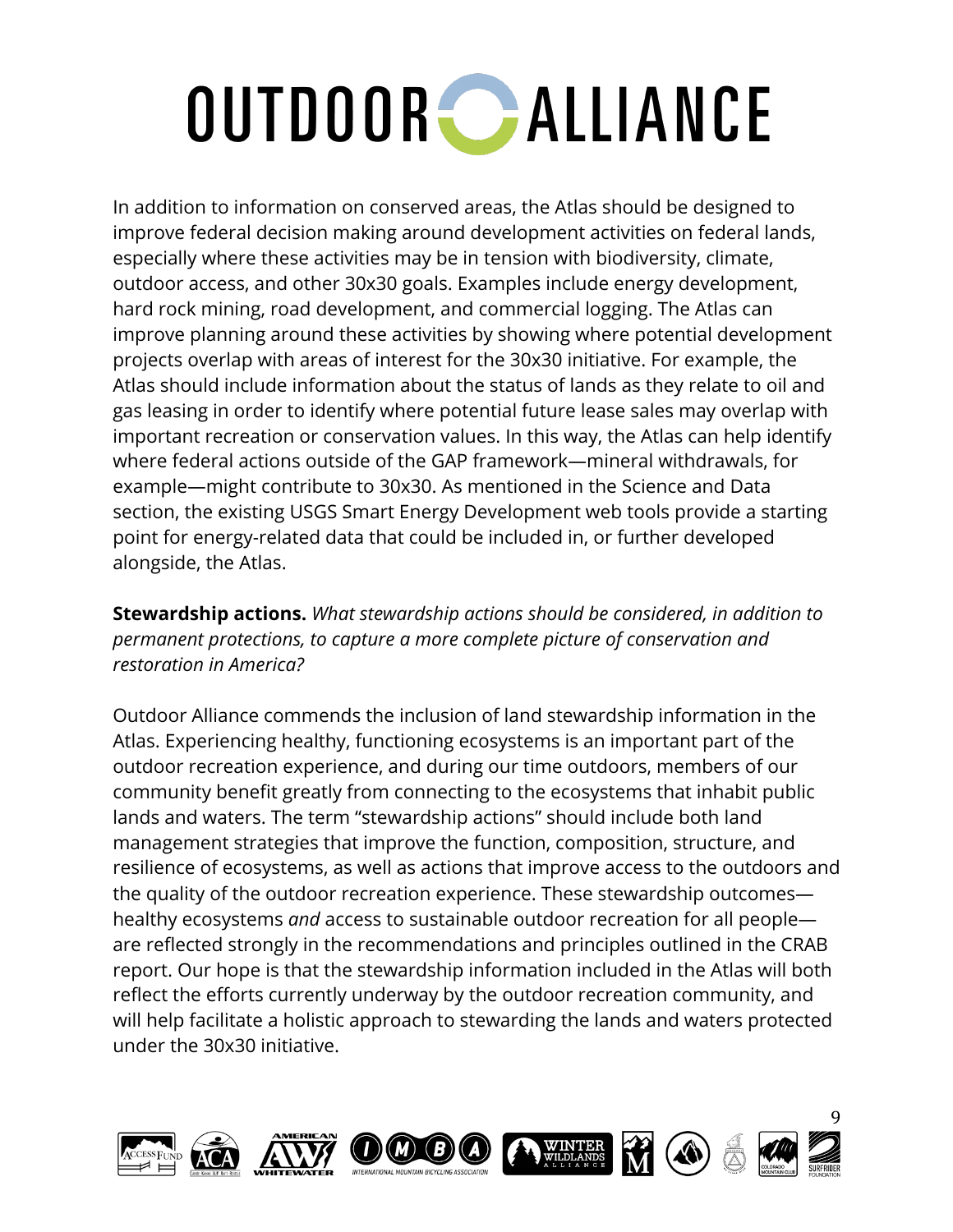Including land stewardship information in the Atlas should help facilitate a better understanding among land managers, Congress, and the public, of the scale of the land management challenges present across our public lands, as well as the resources needed to actually address these challenges. This information can help inform more strategic future actions, such as appropriations requests from land management agencies and allocations to grant programs that support stewardship work from non-federal partners.

While not a comprehensive list, the sections below outline a set of key stewardship actions that are important to the outdoor recreation community. The Atlas should include information about past, ongoing, and needed work related to these activities, and should include metrics for how progress on these stewardship goals will be reported and tracked wherever possible. As mentioned in the Science and Data section, the Atlas should be designed so that stewardship data can incorporate information from the outdoor recreation community and other nonfederal partners.

Recreation stewardship: Members of the outdoor recreation community, including Outdoor Alliance member organizations, play an important role in stewarding recreation resources through actions like trail maintenance, volunteer organizing, waste removal, and climbing area management. In many cases, these actions can improve both conservation and recreation outcomes and draw needed volunteer resources to public lands. For example, maintaining and re-routing trails where needed can protect sensitive habitat while enhancing the outdoor recreation experience. Metrics that could be used to track the progress of these stewardship actions include miles of trail maintained, restored, or constructed; pounds of trash removed; and number of volunteer hours completed on stewardship projects. Additional metrics should include deferred maintenance needs for recreation resources.

Dam removal: Removing dams where social or environmental costs exceed benefits provides an opportunity to simultaneously restore free-flowing rivers, improve biologically rich riparian habitats, and improve the outdoor recreation experience. In some cases, dam removal projects also can have significant climate benefits through reductions in methane emissions and by making rivers themselves more resilient to climate change. The Atlas should facilitate reasoned decision-making on

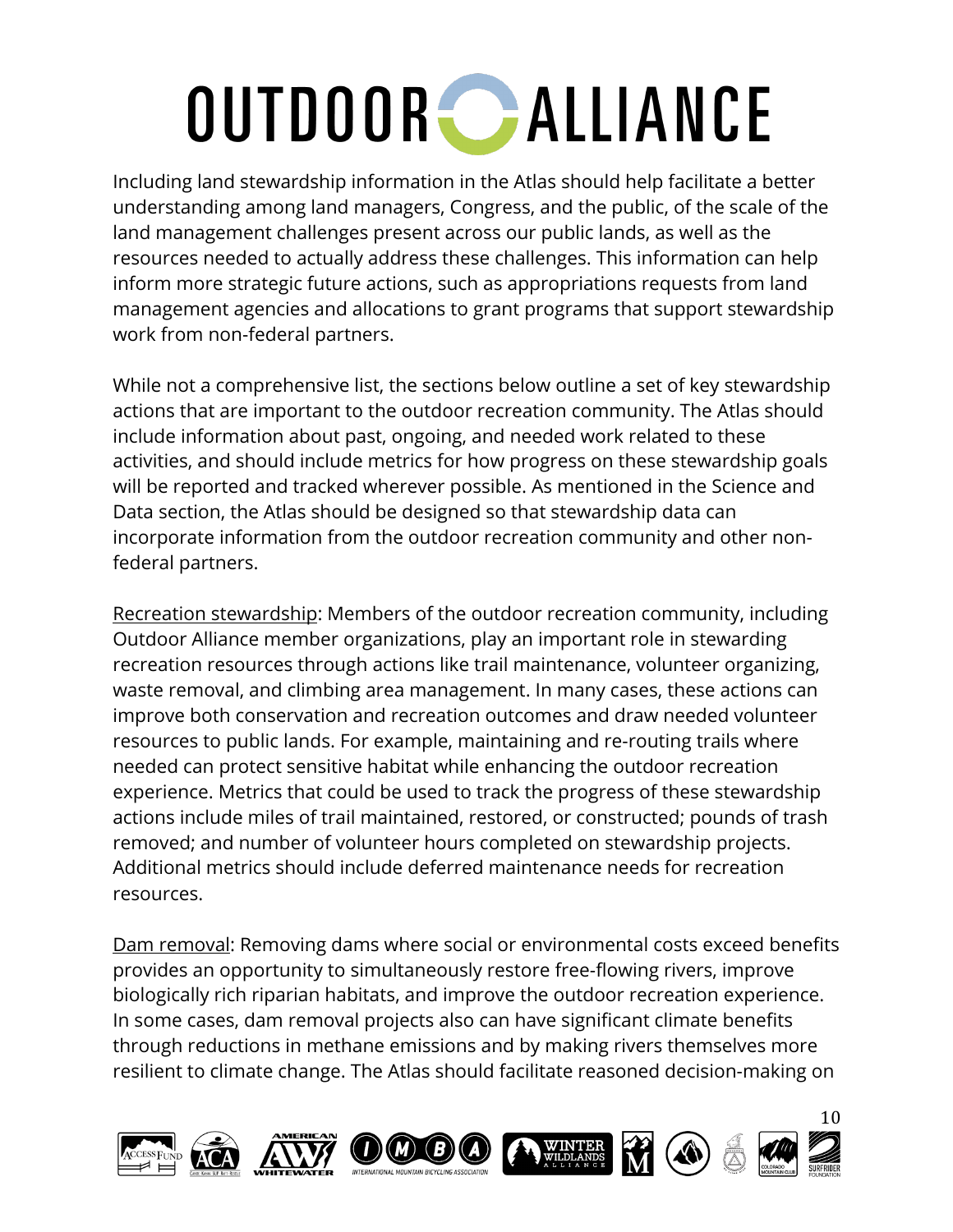dam removal by including information about dam locations, successful dam removals (see Science and Data section above), retired hydropower projects, and hydropower relicensing.

Wildfire resilience: The outdoor recreation community is increasingly affected by severe and destructive wildfires, as well as hazardous smoke emissions. Many of our nation's most iconic recreation designations—particularly in the west and southeast—lie within highly fire-adapted ecosystems that have been altered by more than a century of fire suppression, logging, and development. As such, we support stewardship actions that restore fire resilience to public forests, particularly when they are designed to enhance biodiversity, recreational, and cultural resources. These actions include prescribed fire, cultural burning, wildfires managed for resource objectives, and mechanical treatments that retain larger trees and account for the needs of sensitive species. We also support climate-smart reforestation efforts that take into account the natural fire regime of a replanted area. To facilitate these stewardship actions, the Atlas should include an inventory of areas in need of additional management activities, as well as areas where these activities have occurred.

Watershed Restoration: Many rivers, streams, and other waterways most prized by the outdoor recreation community lie in watersheds that have been heavily degraded by grazing, mining, and other activities that threaten water quality. Legacy mining damage, for example, affects outdoor recreationists in a number of ways, including through discharge of mercury, acid mine drainage, and other contaminated sediments into waterways. These pollutants can create hazardous conditions for recreationists like whitewater paddlers. The Atlas should include information about watershed restoration needs that will help prioritize and facilitate needed restoration efforts. The existing list of impaired waters, compiled in accordance with Section 303(d) of the Clean Water Act, provides useful information assessing where these stewardship actions are most needed.

Oil and gas wells: Plugging and cleaning up abandoned oil and gas wells is an important component of remediating legacy impacts from misguided energy development on public lands and addressing their ongoing climate impacts. The Infrastructure Investment and Jobs Act provides \$4.7 billion for addressing

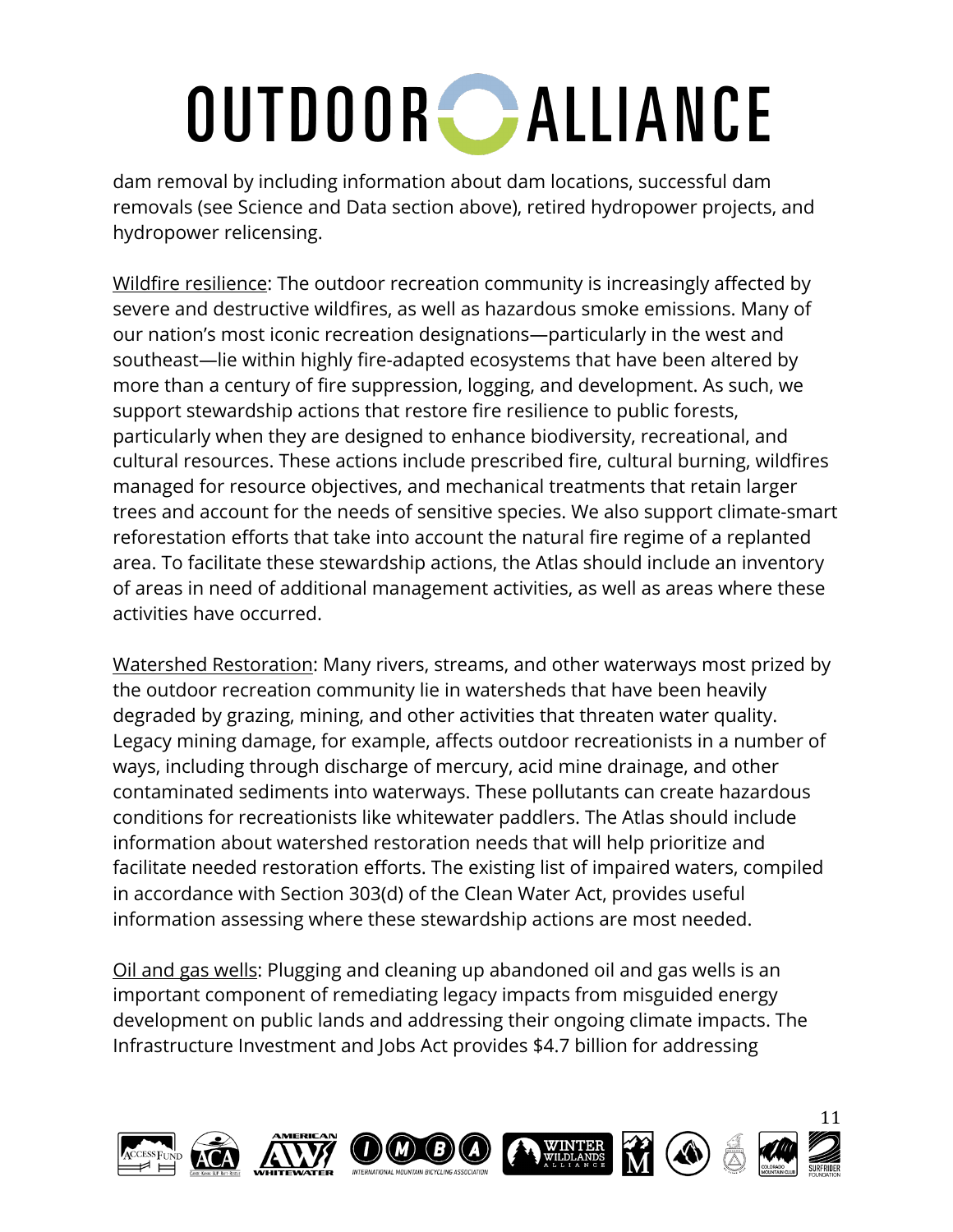abandoned oil and gas wells. The Atlas should include information about the locations of abandoned wells to help facilitate their cleanup.

*Attributes. What are the attributes of lands and waters that should be included in the Atlas?*

In addition to ecological and climate resilience attributes, the Atlas should include information about important outdoor recreation sites, including river access points, trails, developed climbing areas, beach access points, and recreation-focused land designations. Incorporating these sites into the Atlas has the potential to guide 30x30 conservation efforts in a way that benefits both conservation and equitable access and also accounts for forms of human-powered recreation that may require a rare or specific type of natural feature (a whitewater paddling run, for example).

The Atlas must also reflect the value of lands for facilitating equitable access to the outdoors. The ongoing COVID-19 pandemic and growing popularity of outdoor recreation have highlighted the need for more close-to-home recreation opportunities. The Atlas should depict communities, as well as landscapes, and include data that will help to support efforts to provide better recreation opportunities for parks-deprived communities. By identifying important—or potentially important—recreation resources that are or could be accessible to low income and environmental justice communities and population centers, the Atlas can help identify how gaps in outdoor access could be closed. This information can help inform policy decisions and resource allocations that affect people's ability to access outdoor recreation. The Atlas should also consider the extent to which transportation to and from public lands presents a barrier to access. This analysis might build on the existing Parkscore Index created by the Trust for Public Land.

#### *Contributions. How can the Atlas best reflect the contributions of State, local, Tribal, territorial, and private lands?*

State, local, and private lands provide some of the best outdoor recreation resources in the country and also play a role in influencing natural processes that cross ownership boundaries. Wherever possible, the Atlas should include data and information that covers non-federal lands so that land managers, land owners, and others can make better, more holistic management decisions. Importantly, some

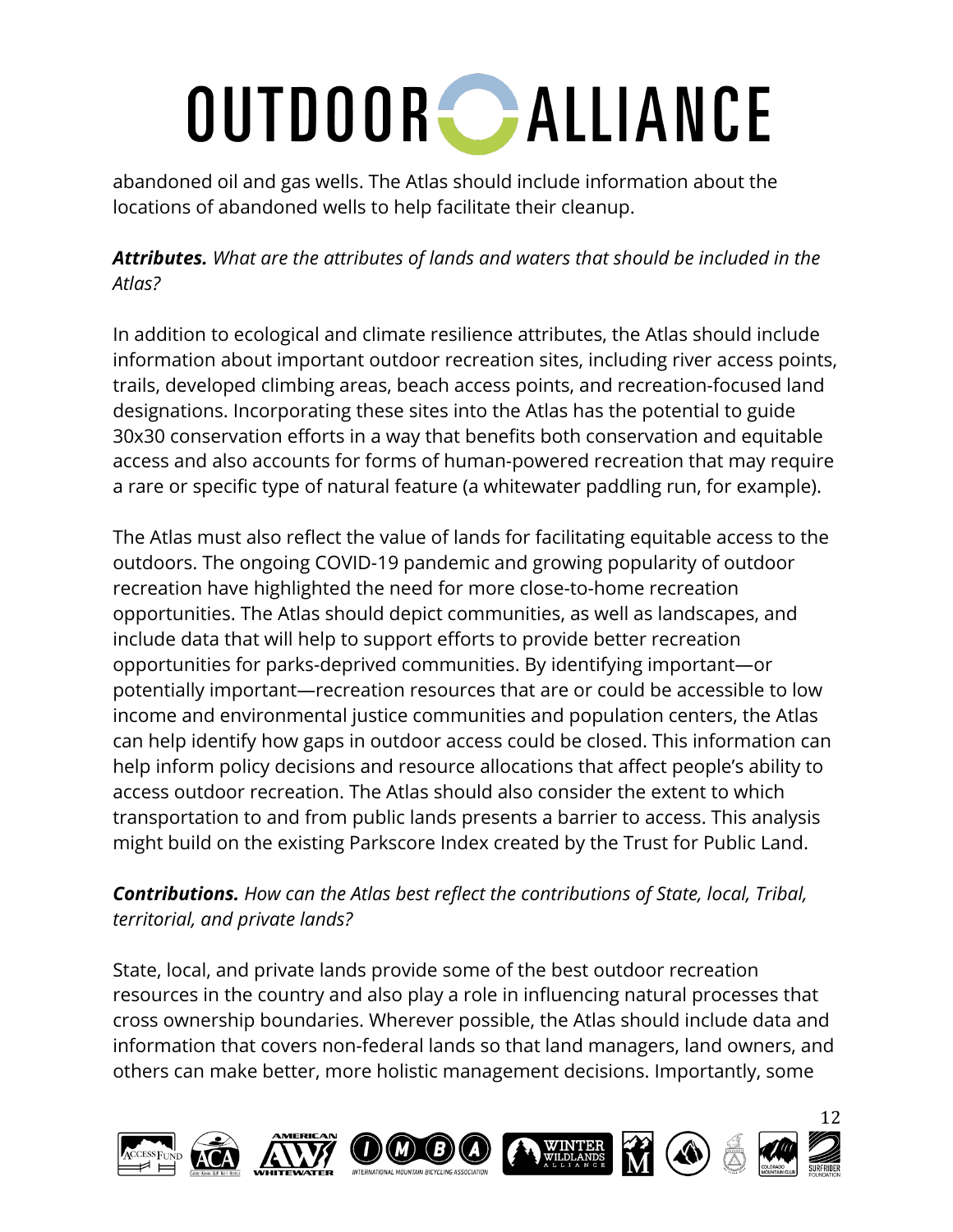regions of the country, including parts of the east and midwest, lack significant federal public lands acreage, and conservation of private lands in these areas must be a priority. For the outdoor recreation community, some examples of high priority private lands include privately-owned or closed climbing areas, river access points, parking areas, and parcels that would connect or provide access to existing public lands. By including these areas in the Atlas, land managers can more strategically allocate conservation funding through sources like the Land and Water Conservation Fund.

**Outcomes.** *How can the Atlas best reflect land and water contributions to biodiversity, climate change mitigation and resilience, and equitable access to nature and its benefits?*

As the initial tool that the federal government will use to identify a baseline of protected areas and track progress towards protecting 30 percent of U.S. lands and waters by 2030, it is critical that the Atlas be designed in a way that actually increases the pace, scale, and impact of conservation efforts throughout the country. In this sense, meaningful actions on conservation, climate, and recreation priorities *are* the primary outcomes that we hope to see arise from the process of developing the Atlas. The Atlas should be designed and updated in a way that helps land managers, Congress, the administration, and other entities identify the highest conservation priorities and provides the best available science to support decisionmaking.

With regard to land protection, the Atlas should provide the scientific information necessary to guide land conservation efforts at the administrative level. These administrative efforts include conserving areas through land management plan revisions, making needed administrative designations, improving environmental analysis, and resetting the role of oil and gas development. For stewardship actions, the Atlas should help the administration, Congress, and the public understand the scale of the management challenges present across our public lands, as well as the investments actually needed to address them. In this way, the Atlas can inform resource allocations within the federal agencies and guide future appropriations requests and shared stewardship initiatives. For example, by including accurate information about the number and location of dams that are no longer providing

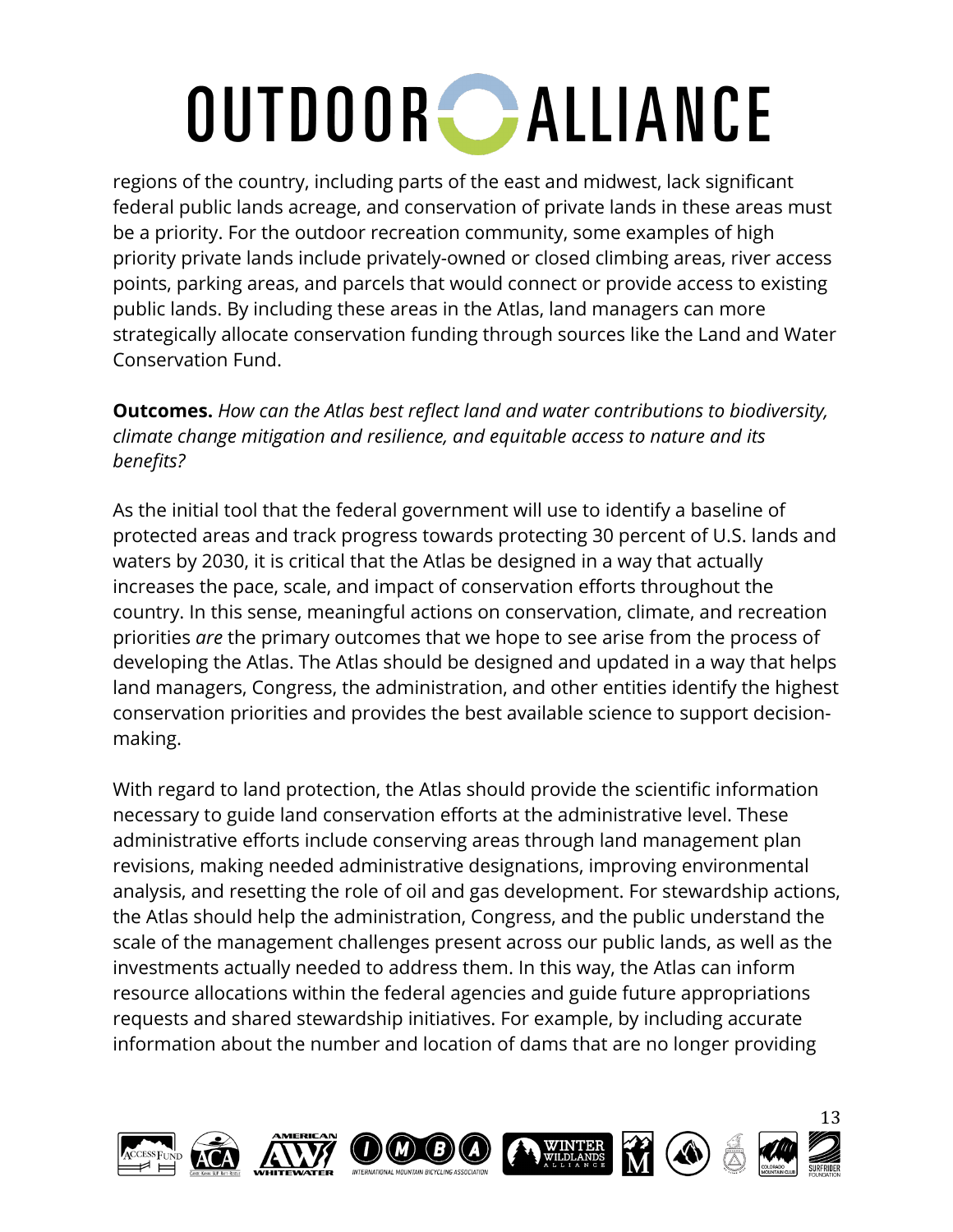important public benefits, the Atlas can inform future agency actions related to dam removal and restoration.

\* \* \*

Conserving and Restoring the America the Beautiful and the goal of protecting 30 percent of America's lands and waters by 2030 are important and inspiring objectives. The outdoor recreation community is enthusiastically supportive and appreciative, in particular, of the recognition that addressing the decline in nature, mitigating the climate crisis, and providing better opportunities for Americans to connect with outdoors are goals to be pursued in mutually supporting and holistic fashion. The Conservation Atlas presents an important opportunity to develop a baseline for where we currently stand as a country: with regard to conservation of nature and opportunities—and inequities—around how it is experienced. Pivotally, the Atlas must be oriented to support specific, meaningful, on-the-ground measures to establish protections, restore degraded landscapes, and provide opportunities for outdoor recreation. The Atlas will be a success to the degree that it helps support concrete steps that lead to these outcomes.

Outdoor Alliance and the outdoor recreation community appreciate the opportunity to provide comments on the development of the Atlas, and we look forward to continuing to work with you in support of conservation and equitable and sustainable recreation access.

Best regards,

Louis St

Louis Geltman Policy Director Outdoor Alliance

cc: Adam Cramer, Chief Executive Officer, Outdoor Alliance Chris Winter, Executive Director, Access Fund Beth Spilman, Executive Director, American Canoe Association Mark Singleton, Executive Director, American Whitewater